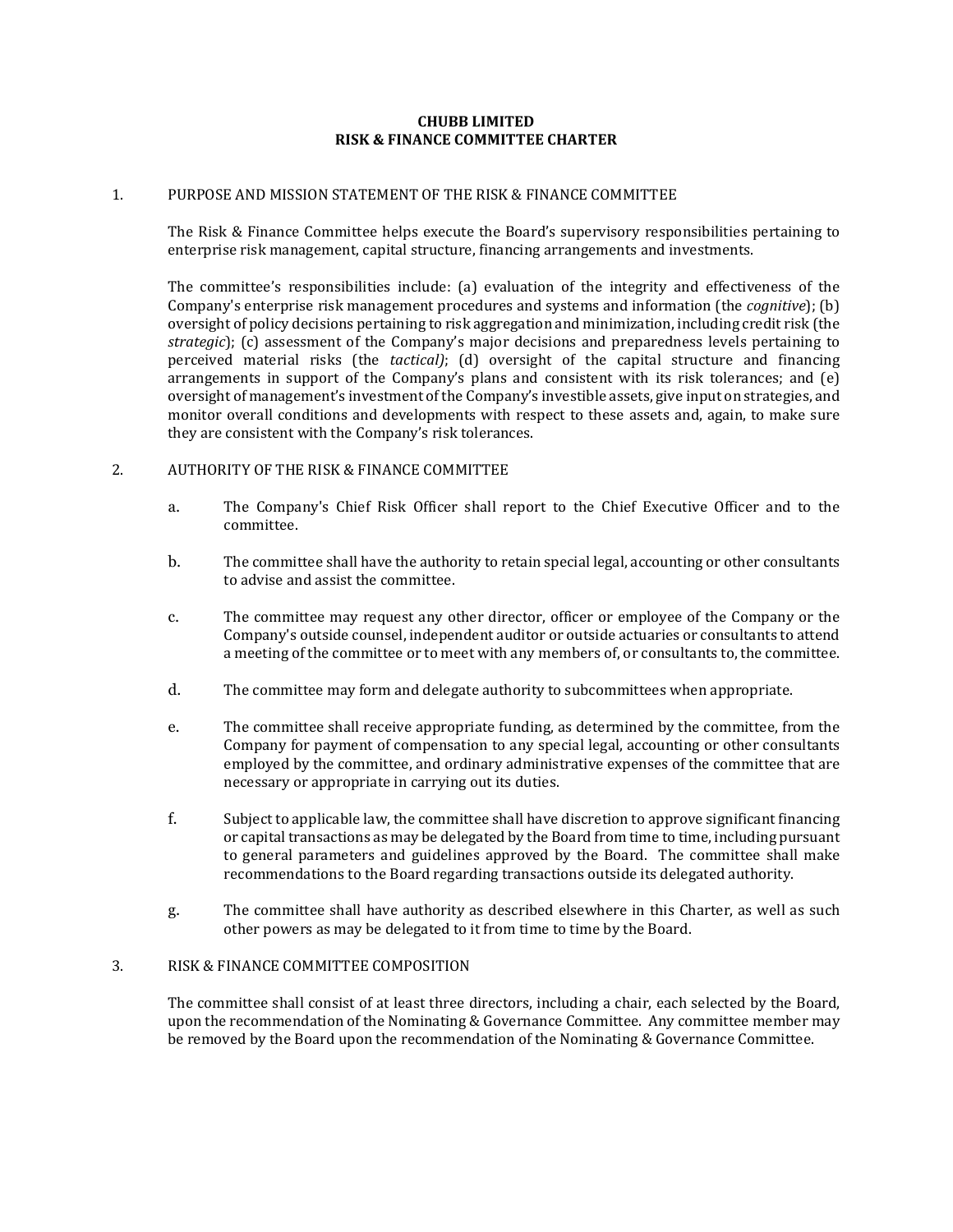# 4. DUTIES AND RESPONSIBILITIES OF THE RISK & FINANCE COMMITTEE

The committee shall have duties and responsibilities as follows:

- a. General.
	- i. Meet at such intervals as it determines;
	- ii. If necessary, hire special counsel or experts to assist the committee in its work;
	- iii. Confer with the Audit Committee as necessary to facilitate the Audit Committee's adherence to New York Stock Exchange and other regulatory requirements as to risk and risk management;
	- iv. Meet, either alone or together with one or more other independent directors that are not members of the Risk & Finance Committee, as deemed necessary under the circumstances, and with the Chief Risk Officer, Chief Financial Officer, Chief Accounting Officer, Treasurer, Chief Investment Officer or any other officer they may choose, together or in separate executive sessions; and
	- v. Perform other oversight functions as requested by the full Board.
- b. Enterprise Risk Management.
	- i. Monitor the integrity and adequacy of the risk management function of the Company;
	- ii. Help ensure that policies, control procedures and practices are in place for the enterprise wide identification and management of the Company's key risks, including systemic risks that may arise from the company's insurance and investment risktaking activities and its operational footprint;
	- iii. Review the methodology for establishing the Company's overall risk limits and review management's recommendations regarding risk limits for particular material risks;
	- iv. Review the processes and controls pertaining to insurance risk-taking activities, including the policies associated with the pricing of such risks, the use of reinsurance, and the development of new products or lines of business where potentially material;
	- v. Review the processes and controls pertaining to risks associated with investment activities, including asset performance risk, credit risk, asset-liability matching and foreign exchange risk;
	- vi. Review the Company's product portfolio risk relating to cyber products (e.g., catastrophe modeling, concentration risk) and other business lines with cyber exposure (e.g., property, D&O, E&O).
	- vii. Review the processes and controls pertaining to operational and information technology risks, including the evolution and magnitude of cyber-related risks, subject to the Audit Committee's oversight of the Company's cyber-security program and related exposures and risks (as set forth in the Audit Committee Charter);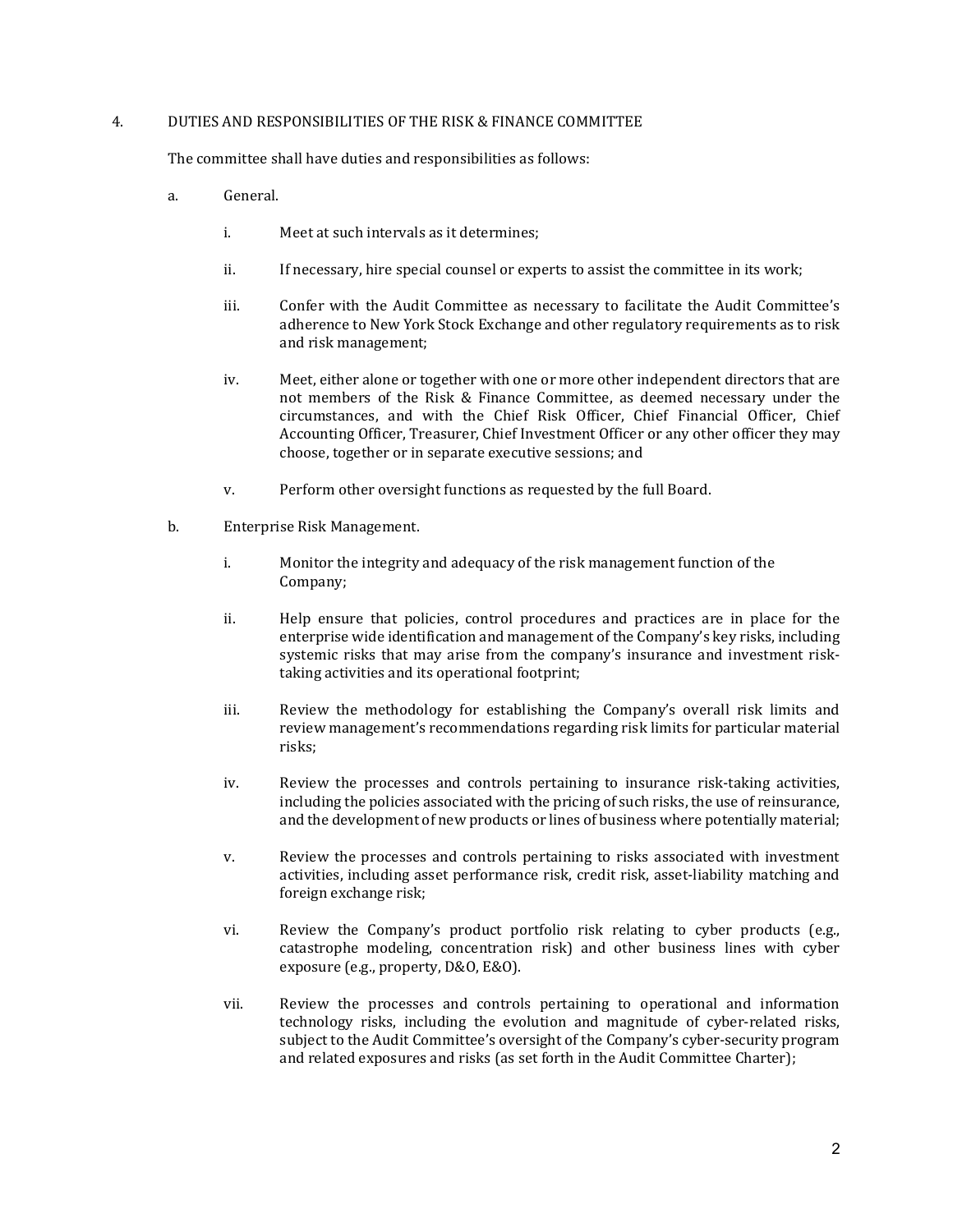- viii. Review the company's assessment of emerging risks that could have a significant impact to the Company;
- ix. Review the company's procedures to design, validate and use risk-models for business and third-party purposes, including its economic capital model;
- x. Review risk-related material statements contained in financial statements and SEC filings, and review protocols pertaining to other risk management-related disclosures as required by other laws or regulations; and
- xi. Consult with the Compensation Committee at least annually concerning how and to what extent executive compensation structures are conducive to appropriate risktaking and otherwise take into account enterprise risk management.
- c. Capital Structure and Financing.
	- i. Review periodically the Company's capital structure and the risks related thereto with respect to adequacy and, to the extent deemed necessary, recommend to the Board alterations to such capital structure;
	- ii. Review, discuss and make recommendations to the Board concerning proposed issuances of equity, debt and other securities and proposed credit and similar facilities;
	- iii. Review, discuss and make recommendations to the Board concerning repurchases of any of the Company's outstanding securities;
	- iv. Review and make recommendations to the Board concerning the Company's dividend policy and dividends to be paid;
	- v. Approve the Company's derivatives policy and any changes thereto;
	- vi. Review and recommend to the Board changes in the Company's principal treasury policies and guidelines relating to banking and finance matters;
	- vii. Monitor, review and approve (in accordance with Company guidelines) the Company's corporate guarantees; and
	- viii. Monitor and review rating agency actions and reports.
- d. Investments.
	- i. Consider written Investment Procedures and Guidelines for the Company consistent with the Company's strategies, goals, objectives and risk tolerances. Such Investment Procedures and Guidelines and any changes thereto shall be reviewed and approved by the Board;
	- ii. Review from time to time asset allocation ranges and material guidelines or subpolicies that may be established by Company management consistent with the Company's Investment Procedures and Guidelines. The committee shall promptly inform the Board of the establishment of any new asset allocation ranges or modifications to the existing asset allocation ranges;